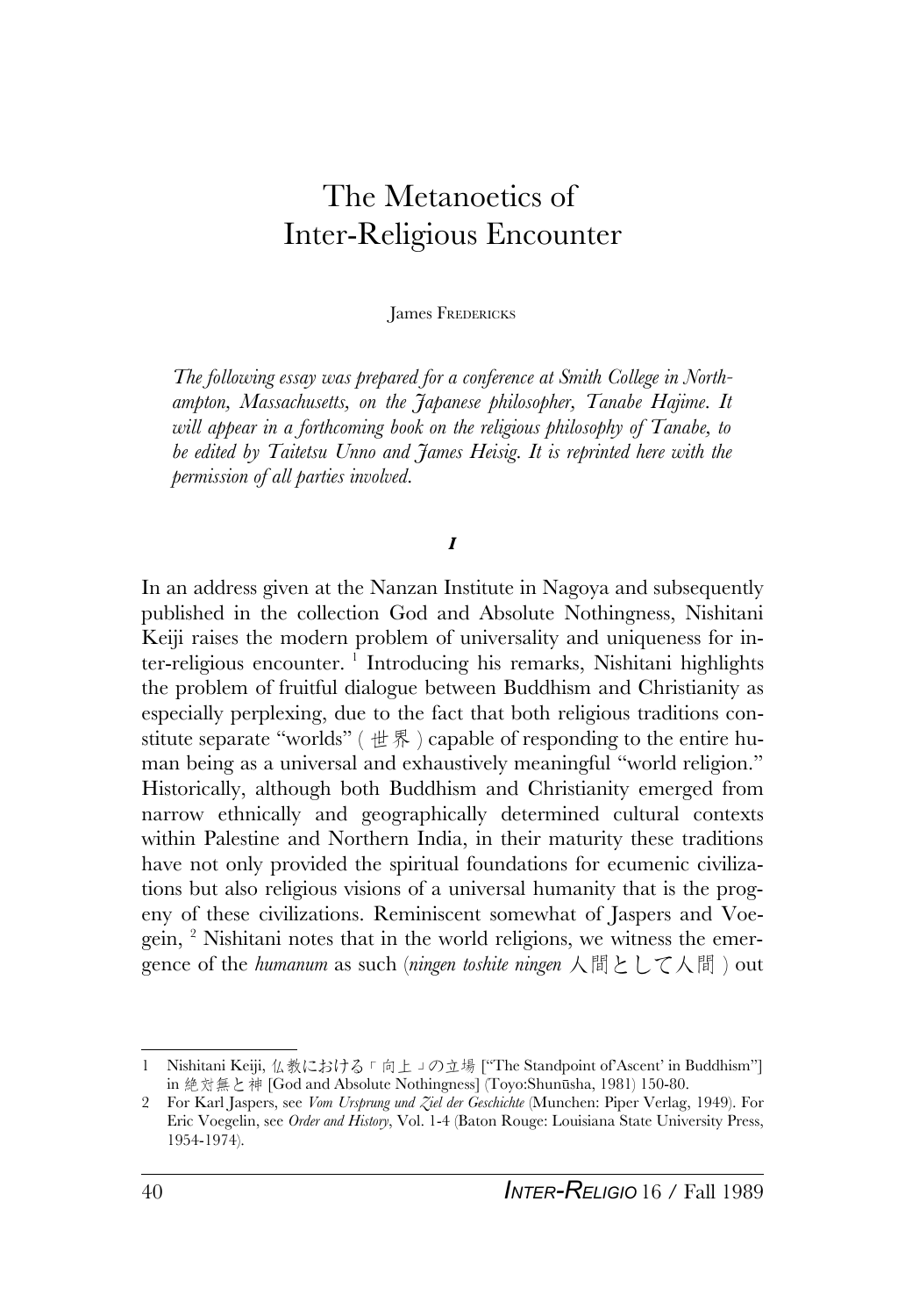of local ethnicities. Perplexingly, these world religions hold out differing images of what it is to be human. It is this historical fact that is in urgent need of interpretation today.<sup>3</sup>

The rise of the world religions corresponds to the geographical diffusion of interpretations of the human situation which are no longer restricted ethnically: universal paradigms for ethical action, artistic creativity, political expediency and religious realization, which potentially, at least, are capable of encompassing and sustaining every human being. Today, the spread of these universalisms has progressed to the point of a crisis, not sufficiently recognized, but a crisis all the same. Nishitani conceives of it as a problem of "universality" and "uniqueness." In a way which is without precedent in their separate histories, Buddhists and Christians can no longer regard the universality of their respective religious traditions as unique and unparalleled. This is a new fact for us today, a fact which increasingly should alter the course of our future selfunderstanding. As universalities, world religions are capable of including all human groups within their compass and charging them with the possibility of unlimited religious realization. But in our current period, despite their many features in common, religious universalities have begun to confront one another with deeply conflicting symbols. Without losing any of their universality, the encounter between world religions calls into question their own claims to unparalleled and unsurpassed uniqueness. Religions, which once experienced themselves as unchallenged universality now experience themselves as relative. What was once the unparalleled has now become rivaled. In past eras, in order to maintain their uniqueness, religious traditions have worked out various strategies for denying other religions. At times, the need for denial becomes violent. After commenting on the violent "collisions" between Christianity, Judaism, Islam, Buddhism and Hinduism over the centuries as well as in current events, Nishitani once again affirmed his belief in the increasingly urgent need to interpret the meaning of religious universality anew. Since there is not as yet one world with a unified history and humanity, conflicts of this religious and cultural nature will continue. Nishitani's gloomy prediction makes inter-religious understanding imperative even as it underscores the difficulty of the problem. <sup>4</sup>

<sup>3</sup> Nishitani, "The Standpoint of 'Ascent'," 15 1-52.

<sup>4</sup> Nishitani, "The Standpoint of 'Ascent'," 153-54.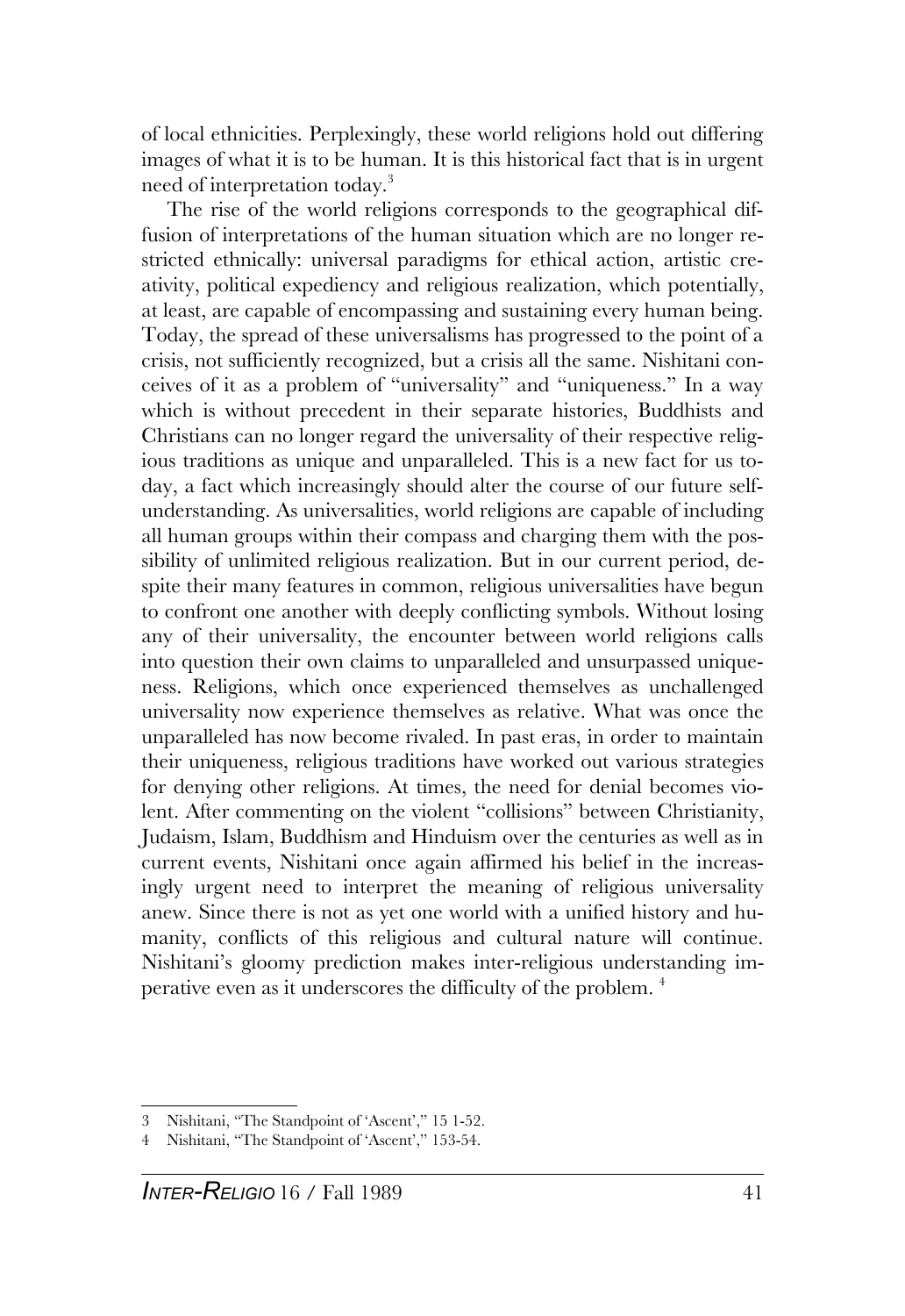With Nishitani's concerns regarding religious universality and uniqueness as a backdrop, various strategies for inter-religious dialogue present themselves. I will discuss three options,<sup>5</sup> pretending that they are exhaustive, in the interest of developing Nishitani's concern for universality and uniqueness as well as looking to Tanabe's metanoetic philosophy as a source of insight into the problem.

Clearly, one option available to those engaged in inter-religious dialogue is what might be called "exclusivism." Herein, religious truth is simply identified with the uncompromisable uniqueness of symbols. The symbols of other traditions may be humane and praiseworthy, they may represent sizable human achievements, but they are ultimately inadequate when placed alongside the unique and unsurpassable symbols of one's own tradition. As might be expected in the light of Nishitani's insight into religious universality and uniqueness, this strategy comes easily to world religions precisely because of the universal character of their truths. Universality is equated with unparalleled uniqueness readily and without difficulty. To say the least, this approach has a stultifying effect on inter-religious dialogue. At worst, it leads to what Joseph Kitagawa has dubbed a "simultaneous monologue" between dialogue partners.<sup>6</sup> At best, it trades the danger and creativity of authentic dialogue for the safety of merely clarifying points of academic agreement and difference. Curiously, as much as Nishitani's attention to religious universality helps us to understand why this option comes so easily to committed believers in a world-religion, at the same time, it underscores the fact that the results of this strategy for dialogue are wholly unsatisfactory. Buddhism and Christianity, for instance, despite certain similarities, make profoundly conflicting, yet universal truth-claims. To merely highlight these points of contradiction, and leave it at that, seems to suggest that we are dealing with tribal religions, and not world-religious universalities. Ultimately the problem of universality and uniqueness cannot be placed in abeyance.

A second strategy for dialogue, "syncretism," brings with it its own difficulties. The syncretistic strategy tends to protect the universality

<sup>5</sup> These "options" should not simply be identified with Christian theological options for interpreting non-Christian religions. They represent instead intellectual strategies adopted by Christians and non-Christians alike who are engaged in interreligious dialogue. In this respect, I hope to reflect the spectrum of Christian "theologies of religions" while at the same time doing some justice to non-Christian interpretive patterns as well.

<sup>6</sup> Joseph Kitagawa, *The History of Religions* (Atlanta: Scholars' Press, 1987), xix.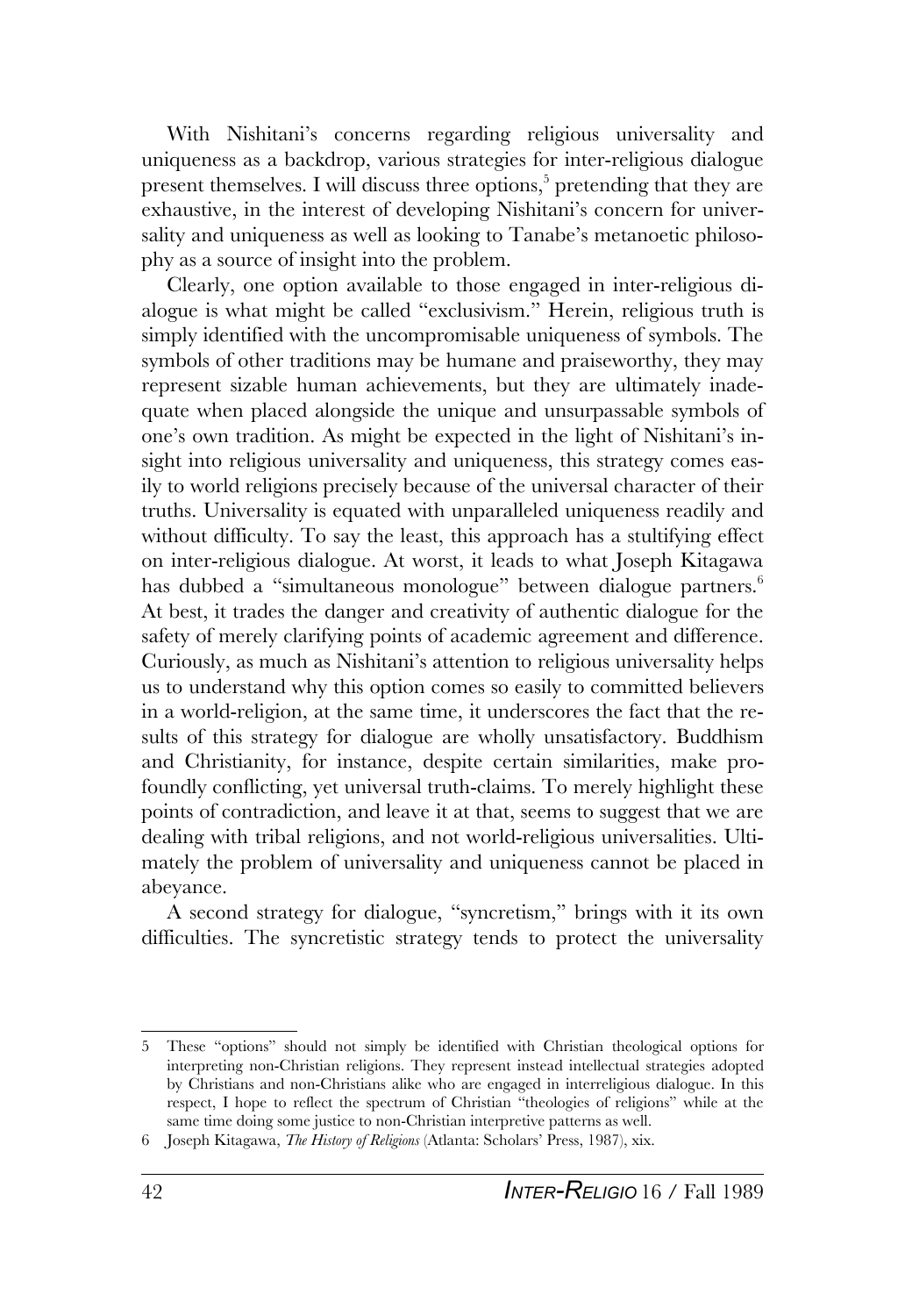of religious truth by sacrificing the uniqueness of the various religious traditions. Often the result is a highly intellectualized pseudo-religious philosophy, which ironically, by being wrenched from a specific cultural context, is no longer truly universal either. In understanding religious universality, we must be attentive not only to the vapors, but to the precipitate as well, for it is distilled from both. Casting aside the strong points and rough edges of a religious tradition in the interest of identifying a putative "lowest common denominator" which unites it with other religious traditions, is to abstract a religion from the cultural specificity which is the basis for concrete religious life. Hegel is the great example of the illusory universality which results from this strategy. Kierkegaard reminds us that demythologizing religious symbols into the abstract language of metaphysics is both a gain and a loss. When compared to the specific existential fullness of a concrete religious tradition, the ersatz universality of metaphysics does not suffice as a basis for an encounter in depth between religions.

A third strategy is "inclusivism." Often this approach is promoted as a middle ground which avoids the problems attending exclusivism and syncretism. Certainly this strategy has found a following among Christian theologians. Karl Rahner and Paul Tillich, to take two salient examples, argue for a wide understanding of general revelation in which all world religions can be affirmed as salvific, even while Christianity retains the pride of place as the final and definitive revelation.<sup>7</sup> Other religions are to be respected, even honored, for it is the truth of the Christian God revealed there. The inclusivist strategy also has its champions among non-Christians as well. There are Hindus, for instance, who interpret Christianity as a variety of mystical "panentheism" which locates Christianity within the pale of Hindu truth.<sup>8</sup> Once again Nishitani's views on universality and uniqueness are illuminating. The inclusivist strategy seeks to preserve the uniqueness of one religion without

<sup>7</sup> For Rahner, see *inter alia*, "Christianity and the Non-Christian Religions," *Theological Investigations* Vol. 5 (Baltimore: Helicon, 1966), 115-34. For Tillich, see *Systematic Theology* (Chicago: University of Chicago Press, 1951-1963), Vol. 1, 137-44, 218-30; Vol. 2, 78-88; Vol. 3, 98-106.

<sup>8</sup> For instance, the so called "Neo-Hinduism" of Tagore and Radhakrishnan apparently is willing to sacrifice itself as a particular religious tradition (presuming that other religions do the same) in order to be transformed into a new universality, without limitation of culture, cult, dogma, etc. Despite the claim to a pan-religious perspective, the "new religion" being suggested seems rather Hindu all the same. For Radhakrishnan, see *The Hindu View of Life* (Allen and Urwin, 1952-1953). For Tagore, see *The Religion of Man* (New York: Macmillan, 1953).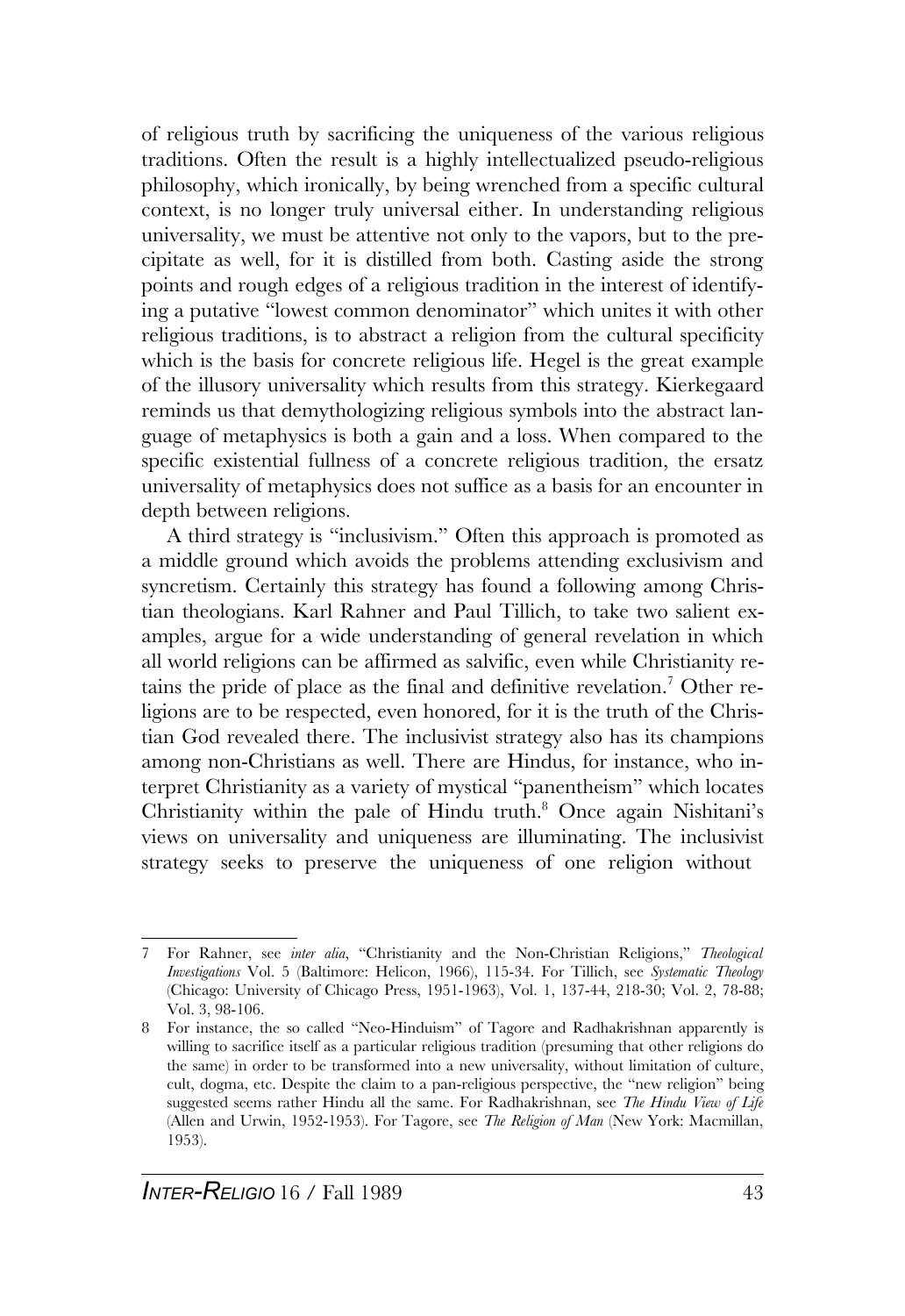sacrificing the universality of the others. In order to do so, however, it pays the unacceptable price of reducing the significant differences between the world-religions to simply "more of the same." By domesticating the "otherness" of the world-religions, the menace and threat of religious plurality are likewise rendered harmless.

Nishitani's views on universality and uniqueness raise one more important issue for dialogue between religions. Today, world religions are not the only movements which offer their own vision of universal humanity and unequaled truth. The Western enlightenment, for instance, claims for itself an interpretation of the human situation which is not only universal and unique but also non-religious. It offers modern human beings not only a mythology ("progress)" and soteriology ("technology)" but an ethics ("pragmatism)" as well. It too presents itself as a universal truth (the cosmic universality of scientific law) whose uniqueness is heralded by its own prophets. The political totalitarianisms of our century must also be included in non-religious (or perhaps more accurately, "quasi-religious") options for a universal humanity. These non-religious or quasi-religious options constitute an important new factor in the current encounter between religions. Not surprisingly, that this novel situation presents the world-religions with a new mutuality has not been lost on various commentators.<sup>9</sup>

This "new mutuality" might easily be mistaken for the emergence of a new religious universality. Even though this would be premature, a better understanding of the "mutuality" of religions vis-à-vis anti-religious or quasi-religious universalities will no doubt have the beneficial effect of leading our dialogues to a recognition of the need for a renewal of religious commitment and, I think somewhat surprisingly, may lead to a profound distrust of any "easy pluralism" as a solution to the problem of universality and uniqueness among the world religions.<sup>10</sup>

The current situation of religious pluralism confronts us with a Janusfaced dilemma. In order to overcome the violence linked to the

<sup>9</sup> In this respect, to deny a specifically religious meaning to National Socialism in Germany, the Stalinist brand of Marxist-Leninism in the Soviet Union and State Shinto in Japan is to misinterpret these political phenomena systematically.

<sup>10</sup> For instance, the problem of anti-religious ideologies is the paramount concern of Paul Tillich on the question of Christianity and the encounter with world religions. This has also been a recurring theme in the writing of Abe Masao. For Tillich, see *Christianity and the Encounter with World Religions* (New York: Columbia University Press, 1963). For Abe see, *Zen and Western Thought* (Honolulu: University of Hawaii Press, 1985), 23 1-75.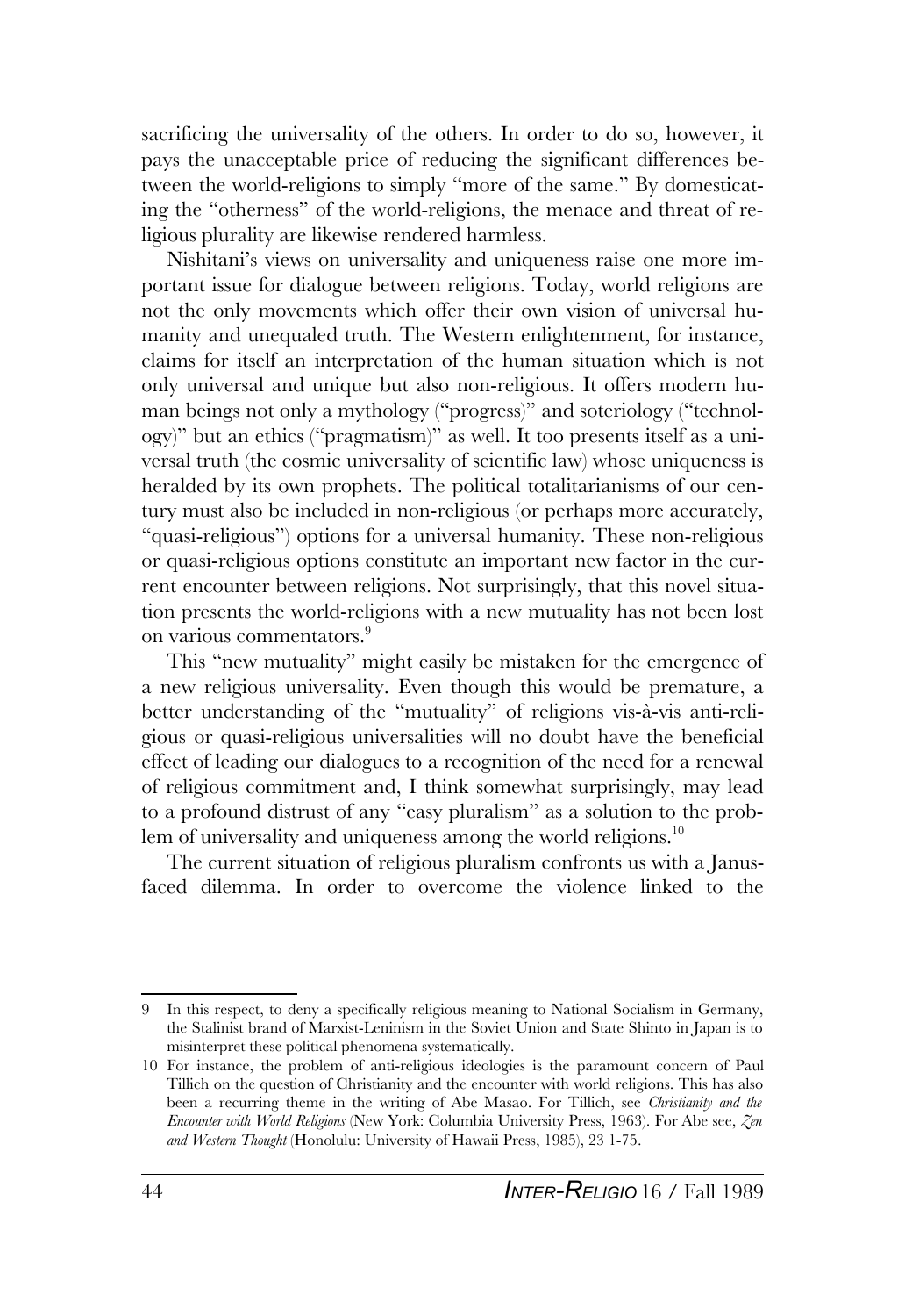profound differences separating religions, we are menaced by the loss of our own religion's uniqueness. Ecumenical tolerance is purchased at the terrible cost of religious relativism. More frighteningly, our century offers abundant examples of an unwelcome relativism leading to the eruption of the demonic. Intolerance is often preceded by an easy pluralism. The fanaticism of Iran's "Islamic Republic," the "Christian America" envisioned by the extreme religious right in the United States, and "Protestant Ulster" are all signs of an intolerable pluralism and the religious and cultural relativity which results from it. It is a peculiar truth that fanaticism and fundamentalism cannot be successfully resisted with more relativism. Only by the assertion of ultimate values can extremism be confronted. For adherents of the world religions, this means that the total world of meaning that the fanatic would impose by violence can be countered only by means of a religiously grounded commitment. What is more, the commitment required arises from within the believer's own religious "world" of values, symbols, loyalties and traditions. Without such commitment to a specific tradition, religiously grounded resistance to fanaticism is diluted by the relativism which gives rise to the fanaticism in the first place.

Recognition of this fact leads to a paradoxical conclusion: in order to respond responsibly and creatively to the current situation of religious pluralism, both a certain type of relativism and a certain type of uncompromised commitment are required. Religious traditions must be understood in terms of a paradoxical juxtaposition of relativity and absoluteness. As the violence of religious plurality leads us in the direction of ecumenical cooperation and tolerance, so also it requires us to re-assert forcefully the religious symbols specific to our tradition. In order to be religious, concretely, existentially and historically, especially given the atrocities of non-religious and religious fanaticism today, we need a standpoint of ultimate concern, an absolute standpoint from which to believe and act. At the same time, this absolute standpoint must be relativized if it is not to become yet another odious fanaticism. We need to envision with one another, as concretely as possible, new interpretations of our differing religious traditions as "paradoxical universalities" and as "relative absolutes."<sup>11</sup>

<sup>11</sup> In addressing himself to this same issue, Langdon Gilkey uses the phrase "relative absoluteness." See his "Plurality and its Theological Implications" in *The Myth of Christian Uniqueness*, John Hick and Paul Knitter, eds. (Maryknoll, New York: Orbis Books, 1987), 37- 50, esp. 44-46, 47.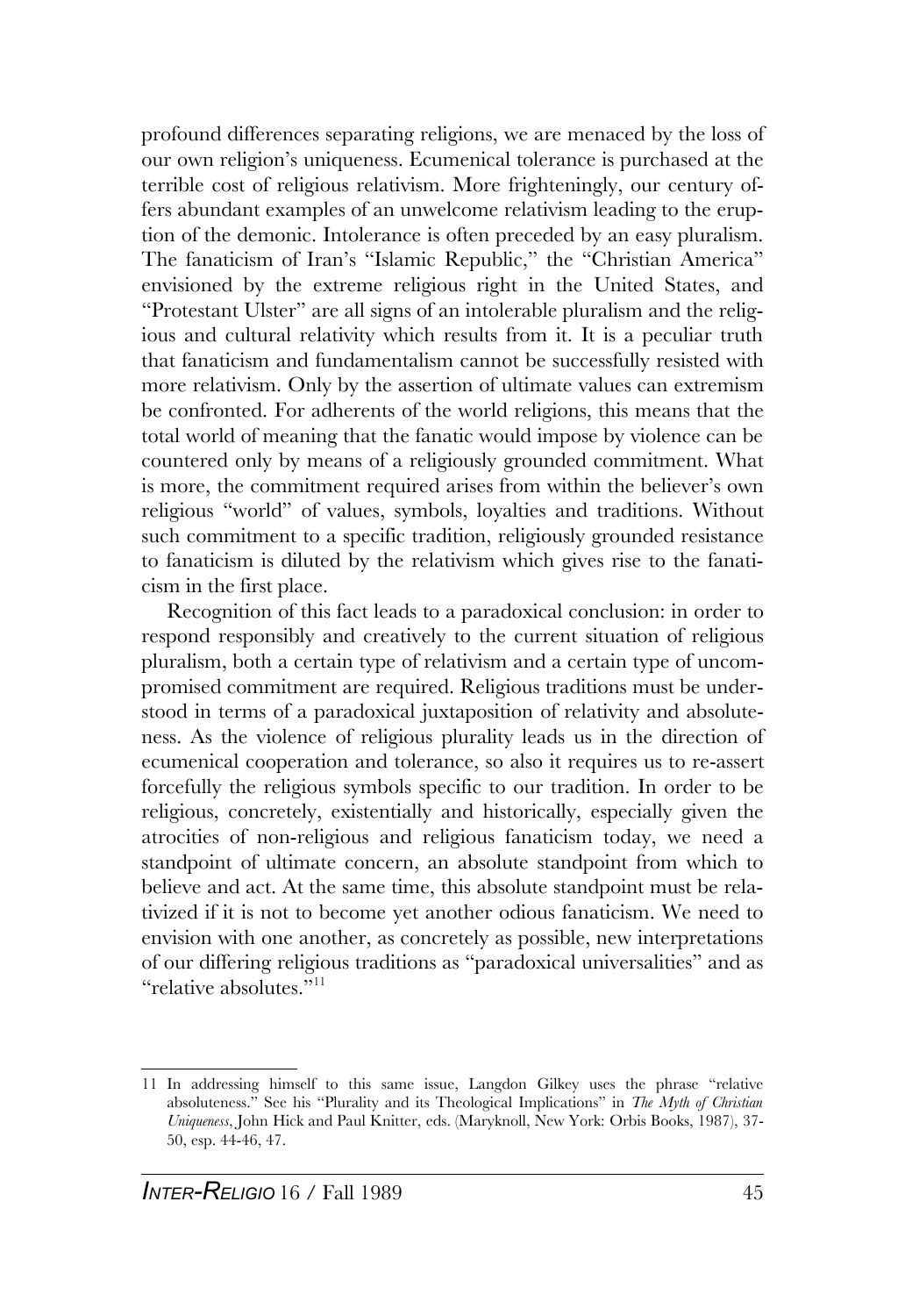It is not inaccurate to say that Tanabe was concerned throughout his life with the problem of universality and uniqueness. For instance, along with his older colleague Nishida Kitarõ, Tanabe felt deeply the dilemma faced by Meiji Japan in attempting to import western technology while seeking to maintain its indigenous religious-cultural synthesis. The problem of an untenable religious and philosophical pluralism forms one of the earliest and most forceful motivations of the Kyoto School. Even more directly to the point, Tanabe's "logic of species" reflects his concern with absolute truth and its concrete embodiment in cultural specificities.<sup>12</sup> In the measure that his metanoetic philosophy grows out of his earlier concern with "species," the logic of "absolute mediation" as well can be related to the issue of cultural and religious pluralism.

I am going to offer an interpretation of Tanabe's metanoetic philosophy as a helpful way to clarify the metaphysical underpinnings of the "relative absolute" introduced above. The hope that lies behind this strategy is that metanoetics might better illuminate our understanding of the "paradoxical universality" of the world religions today.

At the center of Tanabe's metanoetic philosophy is his notion of "absolute mediation." I believe that Tanabe's insistence that there is no unmediated absolute addresses Nishitani's concerns about modern religious pluralism. Not only does Tanabe recognize the metaphysical possibility of a "relative absolute," he also understands it as a religious event that is historical, concrete, ethically mediated and existentially transforming. The former point helps us in developing a creative interpretation of the pluralistic situation of world religions today. The latter point might have something to teach us about the praxis of interreligious dialogue. Since the absolute has no unmediated existence or reality in any sense, it cannot be known immediately apart from the relative. Therefore taking Tanabe seriously will require a fundamental reevaluation of the absolute truth-claims of religious traditions. This reevaluation will include the status of religious language, the phenomenology of symbols and the hermeneutics of texts. I also believe that it will require a new understanding of the universality and uniqueness of the world-religions. These factors suggest Tanabe's *zange-dõ* as a possible model for creatively guiding the encounter between religions.

<sup>12</sup> Tanabe suggests as much in the final chapter of *Philosophy as Metanoetics*, trans. by Takeuchi Yoshinori (Berkeley: University of California Press, 1986), 269.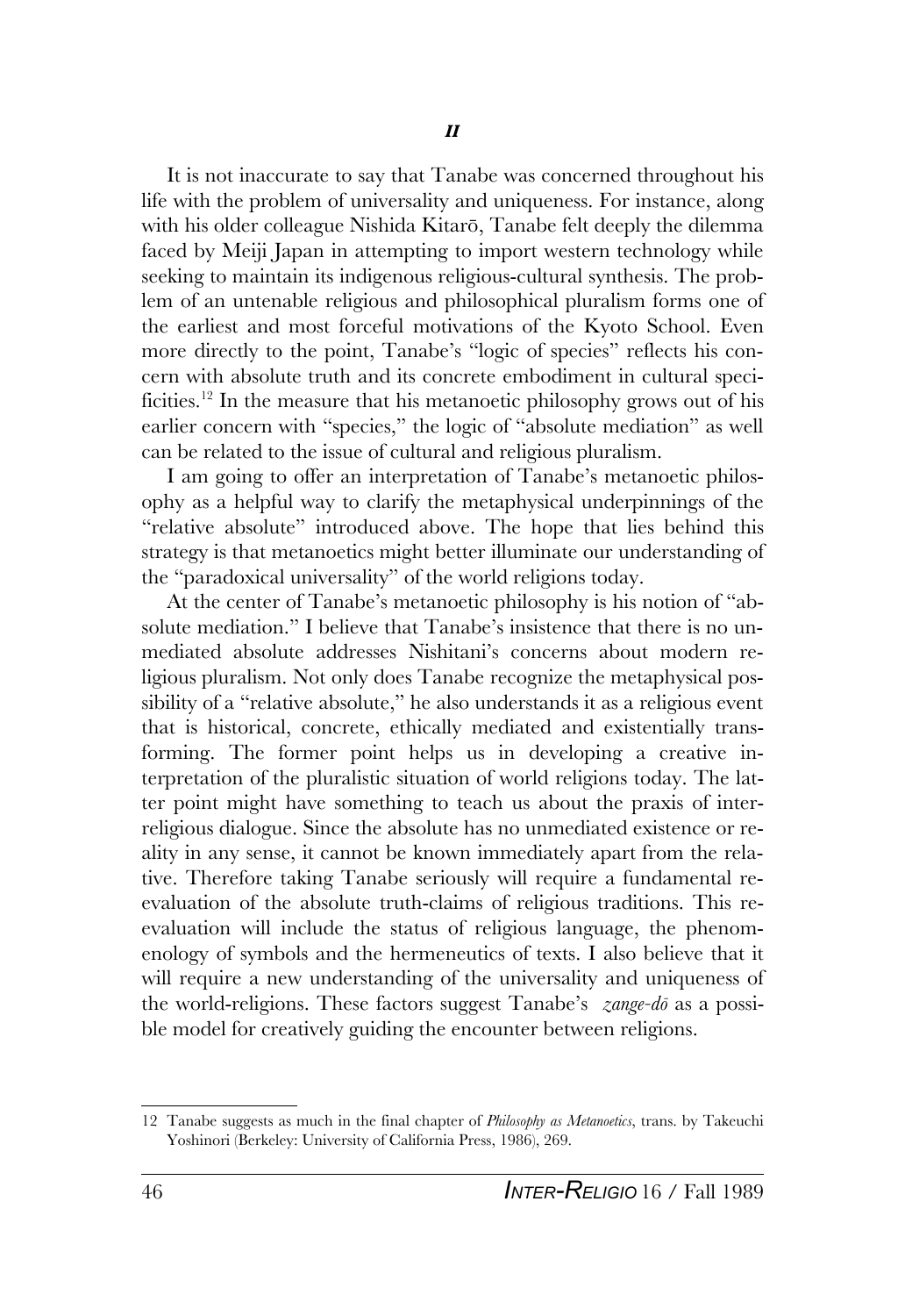Two points are especially important to the question at hand. First, according to Tanabe's metanoetic philosophy, the absolute has no unmediated existence apart from the relative. Absolute truth is present only indirectly in the medium of our symbols and texts. It cannot be simply fixed in the word, the concept or the text. It cannot be named directly by language as an object is named, nor is it amenable to the direct exercise of critical reason as in "self-power" philosophies. Second, Tanabe insists that the absolute arises only in the existential transformation of subjectivity by the grace-event of Other-power (*tariki* ). Therefore, he is unwilling to dissociate the reality of the absolute in any way from the awakening of self-consciousness. This means that what, he calls "authentic religious action is an event that is always concrete, historical and existential. The absolute cannot be known immediately, because it has no separate reality apart from the transformation of subjectivity itself. Both of these issues must be explored in relation to the problem of religious pluralism.

Tanabe's first claim, that the absolute has no unmediated existence apart from the relative, implies that the absolute establishes relative being as its mediation. For Tanabe, this means that the absolute cannot be understood as "being" (which leads to an emanationist metaphysics incapable of sustaining true mediation). Instead, it must be understood as absolute nothingness. Were the absolute present immediately, it would be being and not absolute nothingness since it would in fact be some "thing" that could be named directly by language and understood in the direct exercise of self-identical reason. Therefore, the logic of absolute mediation subscribes in its own way to Nishida's maxim that "the true absolute is not opposable to the relative."<sup>13</sup> Relative being is constituted as such not by being negated by an "absolute" which stands over-against it as absolute being, but by standing over-against another relative in the mutual mediation of the absolute. Tanabe insists that this mediatory action of relatives is the only reality of the absolute.<sup>14</sup>

Venturing a bit beyond the text of Philosophy as Metanoetics, we might ask if this means that mediation can be thought of in two different ways. In the first case, the relative, through its practice of metanoia, acts as the mediation of the absolute. In the second case, two relatives, en-

<sup>13</sup> Nishida Kitarõ makes this assertion in several texts. See, for instance his final essay, translated by David Dilworth in *Last Writings: Nothingness and the Religious Worldview* (Honolulu: Hawaii University Press, 1987).

<sup>14</sup> Tanabe. *Philosophy as Metanoetics*, 18ff.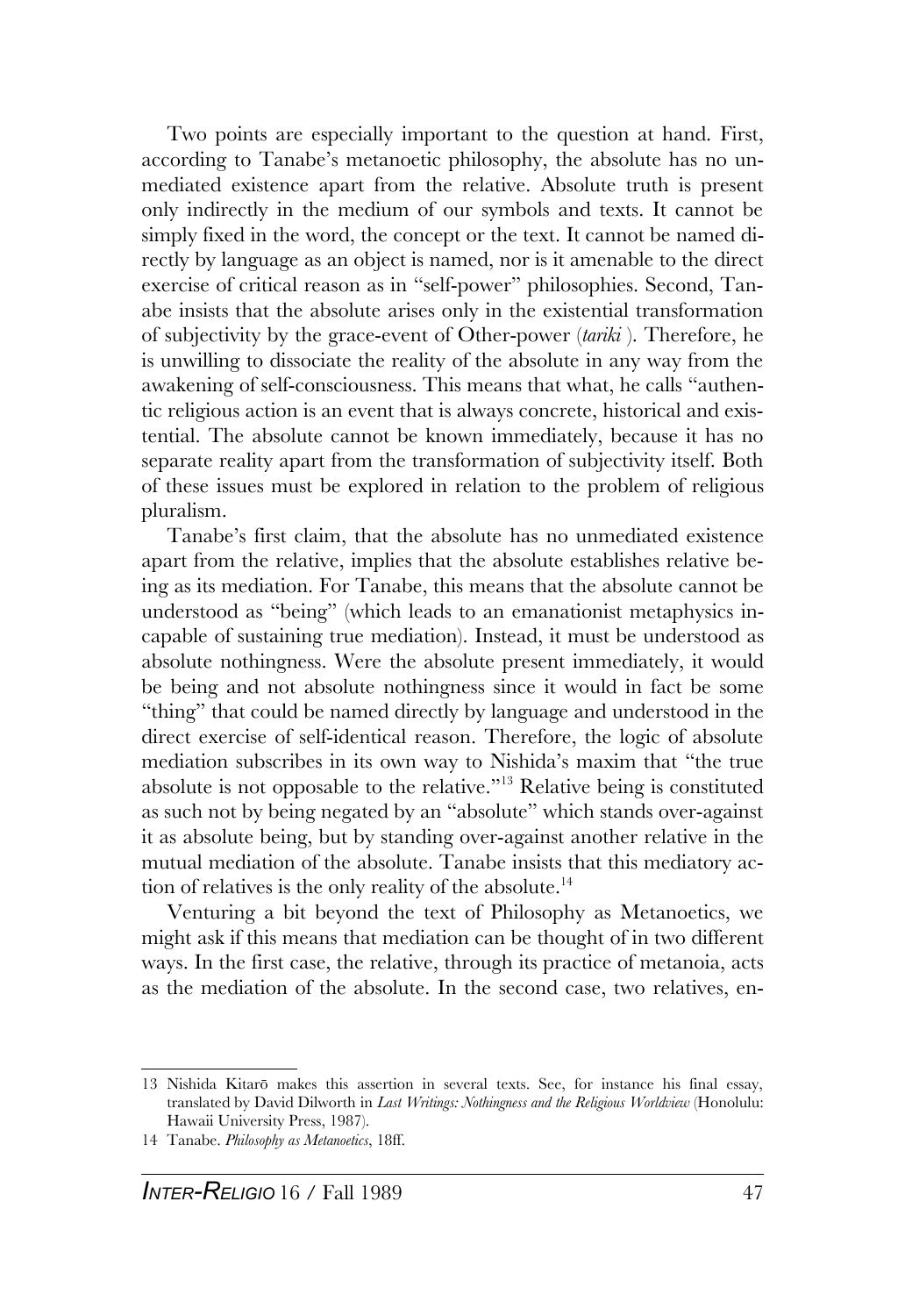countering each other in mutual contradiction, come to mediate the absolute to one another by practicing metanoia.<sup>15</sup> In this second scenario, the "other" ceases being mere contradiction and negation and through the transformation of Other-power becomes the actual historical occasion of the experience of salvation by means of the absolute. Might not something similar occur in the current encounter between conflicting religious traditions? Religious universalisms, through the praxis of metanoia, would become for one another the paradoxical experience of absolute truth without ceasing to be contradictions. Experienced metanoetically, world religions would in fact be the "paradoxical universalities" and "relative absolutes" discussed above.

This leads us to Tanabe's second claim, viz., that metanoetic cognition arises only in the existential transformation of subjectivity by the grace-event of Other-power (*tariki*  $\langle \underline{u}, \underline{f} \rangle$ ). In his treatment of the "absolute critique" of reason, Tanabe draws attention to the fact that pure reason inherently strains for absolute knowledge. Given the ease with which religious traditions infer the absolute and unparalleled uniqueness of religious truth from the universality of that truth, we might say that something analogous is the case with world religions as well. Finite reason, striving for absolute knowledge, is forced to its limit (the Kantian antinomies) in its encounter with the real. By submitting to its own selfnegation (*zange*), reason undergoes a transformation in which it is not restored to its original status, but rather resurrected as "empty being" which acts as the mediation of the absolute. Once again analogously, religious traditions, in their own encounter with the "real" (in this case, the "real" is the other religious universalities), experience their own relativity at first negatively (as the contradiction of their claim to uniqueness) and then affirmatively (as the grace of the absolute mediated by the other religions). In other words, religious traditions are not exempt from the "radical evil"<sup>16</sup> in which the relative mistakes itself as the absolute. The easy equation of universality with uniqueness makes it necessary for the world religions to learn again and again that authentic religious existence is a matter of conversion (*zange*) and subsequent transformation through Other-power.

<sup>15</sup> Tanabe himself seems to be moving in this direction in his discussion of using metanoetics to achieve a religious interpretation of society. In contrast to the "heroic individualism" of European existentialism and Samurai Zen, Tanabe suggests that social existence can find fulfillment in "love," which he understands as a concrete transforming mediation of the absolute between relative being and relative being. The specific context is a discussion of the master-disciple relationship. See *Philosophy as Metanoetics*, 265, 276.

<sup>16</sup> Tanabe, *Philosophy as Metanoetics*, 4.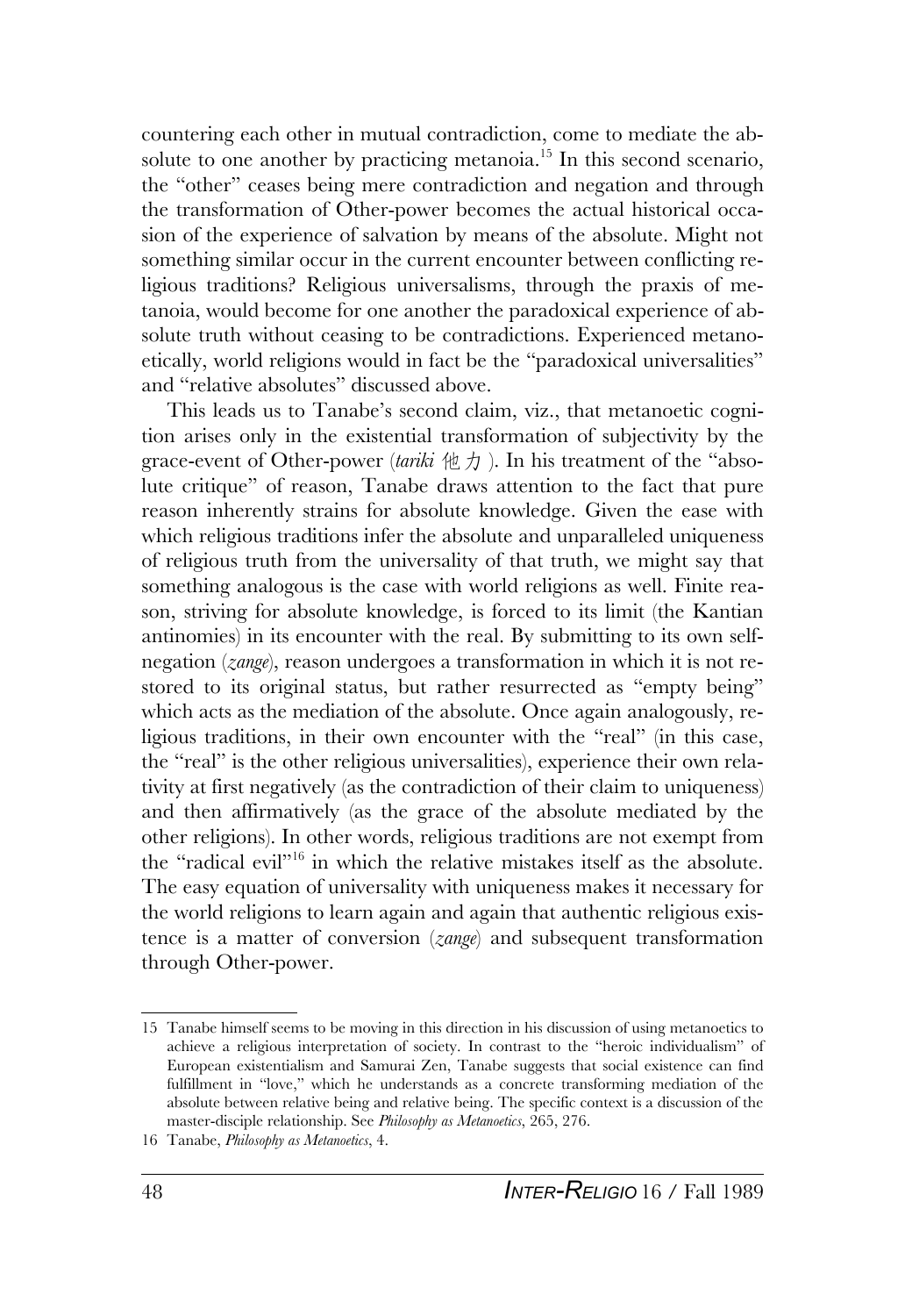Tanabe's metanoetic philosophy gives us a way of approaching Nishitani's problem of universality and uniqueness critically. The true absolute is always experienced as a "relative absolute" for two reasons. It is experienced as a "relative absolute" first because it is always mediated in specific, contingent cultural symbols, while never being simply identical with them. Second, it is always experienced as a "relative absolute" because the plurality of unparalleled and unique "absolutes," by taking the "path of metanoia" (*zange-dõ*), can break out of their simple contradiction and negation in an increase of self-consciousness which leads to their absolute affirmation. This affirmation is a concrete event in history, a disclosure of new meaning and value, a religious event, the experience of a transforming power (*tariki*) not identifiable with finite being. In Tanabe's metanoetic view of social existence, this event would be characterized by a rejection of violence, intolerance and fanaticism. It might lead to that in which Nishitani places his hopes, viz., the creative appropriation of religious pluralism and the mutual transformation of world-religious universalities in the restoration of their religious vital- $\text{itv.}^{\frac{17}{2}}$ 

With this possible restoration in mind, let us turn our attention to the way Tanabe's metanoetics might re-configure our practice of interreligious dialogue.

## *III*

Tanabe's philosophy of absolute mediation illuminates some of the problems of inter-religious dialogue outlined above. First, absolute mediation acts as a critique of the exclusivist strategy for dealing with religious pluralism. Tanabe's notion of authentic religious action stands against all naive religious beliefs in an unmediated absolute. Since the absolute is never experienced directly without the mediation of relative being, fundamentalisms of any sort are ruled out as possible candidates for an authentic religious subjectivity. Truth cannot be determined literally in a text or doctrine. Fundamentalisms must reject conflicting truth claims since they pose a serious threat to the unparalleled uniqueness of their symbols. This amounts to artificially restricting the religious quest for absolute truth: the religious interpreter becomes a mere apolo-

<sup>17</sup> Nishitani, "The Standpoint of 'Ascent'," 160.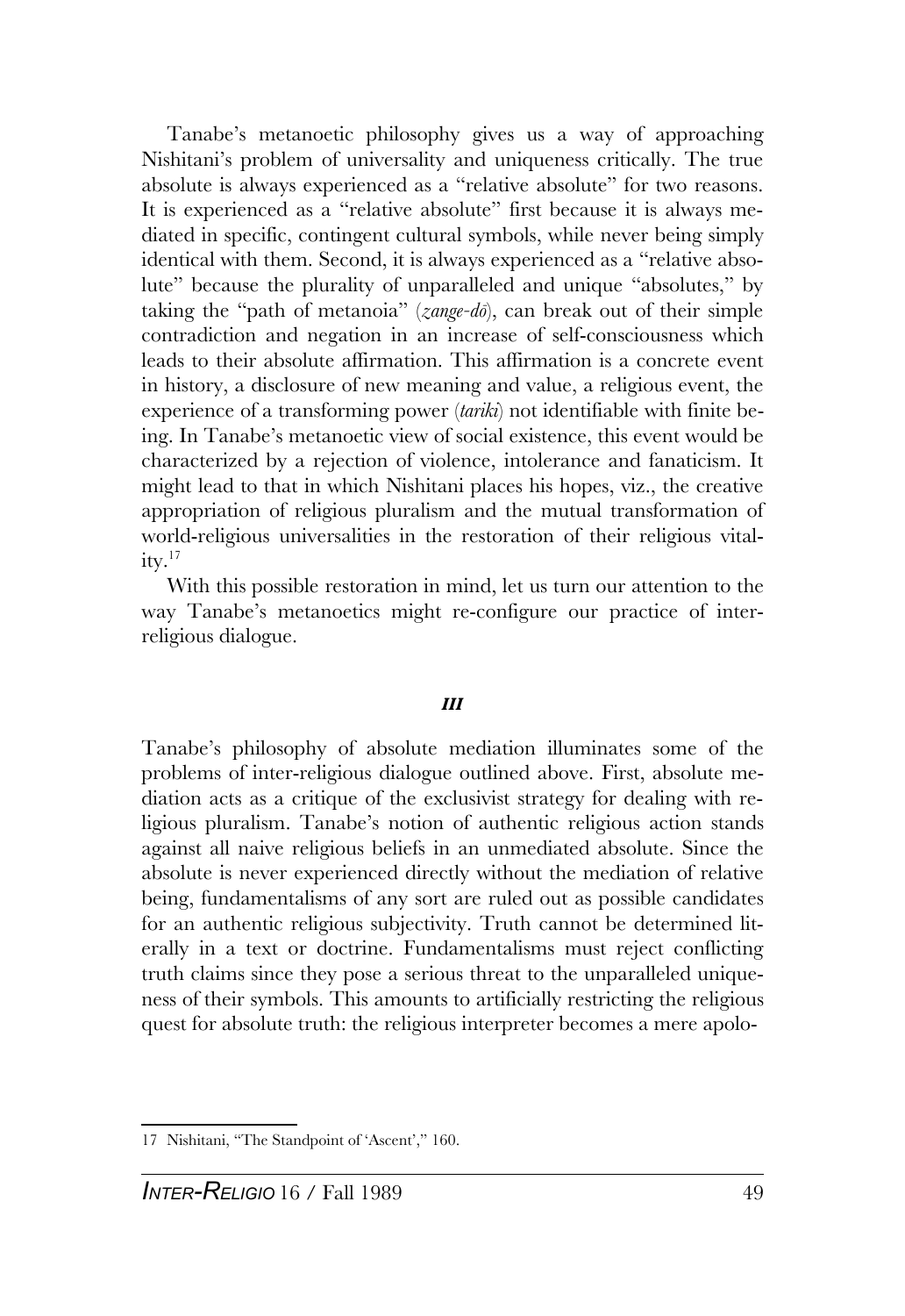gist with his or her imagination under orders. But in keeping with Tanabe's interest in carrying the Kantian critique of reason to its logical and existential conclusion in the "absolute critique," like pure reason, a text or symbol cannot supply its own foundation guaranteeing its absolute truth. Instead, the truth of a symbol is measured by its ability to "die" to its literal meaning in disclosing through mediation what (literally speaking) it is not, i.e., the absolute. In the praxis of metanoia, the religious quest is set free for its ultimate crisis of self-contradiction, self-surrender, and resurrection as mediation of the absolute. As Tanabe believes that the path of metanoia (*zange-dõ*) is not an arbitrary route for philosophical inquiry, so also we might ask if it is not merely one alternative for interreligious dialogue to take in confronting fundamentalism and fanaticism, but rather the path leading to a contemporary renewal of authentic religious subjectivity itself.

Second, metanoetics holds the syncretistic tendency up for criticism as well. Repeatedly, Tanabe insists that, after passing through its absolute crisis and transformation, the contradiction of reason remains. Reason is not transformed into a universal point of view capable of synthesizing contradictions by negating them, but into the mediation of absolute nothingness which is no longer restricted by contradictions but preserves them as "empty being."<sup>18</sup> Contradiction remains, but the intellect is brought back as mediator of absolute truth which is the basis of religious communication between individuals.<sup>19</sup> It is the contradiction itself which acts as a mediation of the absolute. Thus, Tanabe foresees neither an intellectual synthesis of religious differences (along the lines of the Hegelian *Aufhebung*), nor a religious "lowest common denominator" achieved through philosophical abstraction. Both reflect the standpoint of self-power philosophy. Otherness and contradiction must remain in order for the true absolute to be realized in the metanoia of mutually contradictory relatives. It is Tanabe's paradoxical notion of the true absolute, what I have been calling a "relative absolute," that precludes syncretism as a viable option for inter-religious dialogue.

The major problem attending the syncretistic tendency applies to the inclusivist strategy as well. This tendency in inter-religious dialogue seeks to affirm the uniqueness of one tradition while refusing to negate the universality of the others. If, as Tanabe argues, the absolute has no

<sup>18</sup> Tanabe, *Philosophy as Metanoetics*, 55.

<sup>19</sup> Tanabe, *Philosophy as Metanoetics*, 40.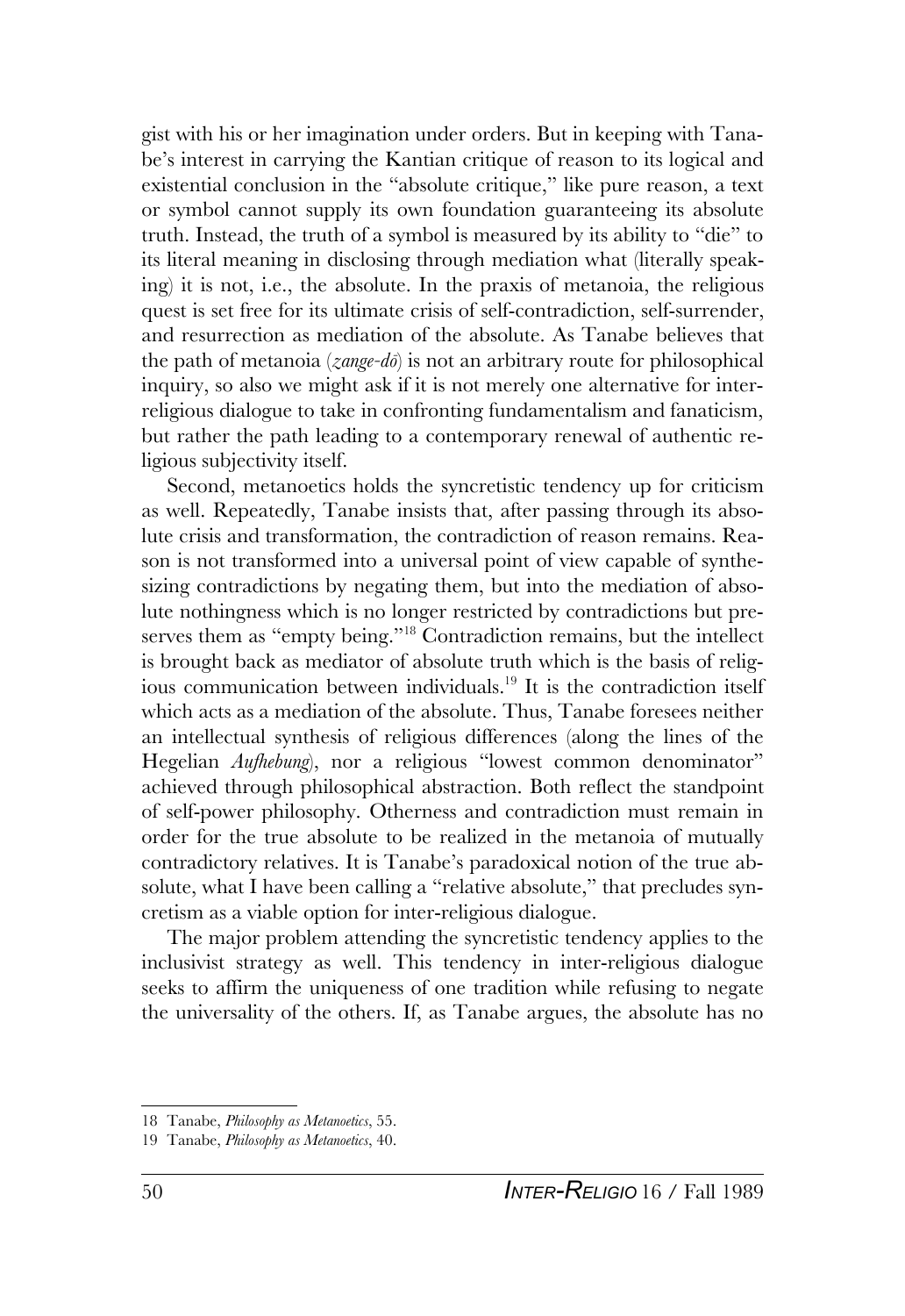existence apart from its mediation in the relative, then the contradictory otherness of the relative must be preserved in order for there to be true mediation arising in the experience of transformation. The contradictory, the unfamiliar, the unintegrated, the sheer otherness of that which confronts cannot be annulled if there is to be authentic religious action. The inclusivist differs from the syncretistic tendency in its attempt to leave the present interpretation of one's own tradition's symbols intact, by claiming that the symbols of the other religions in fact express the same truth. For instance, if in fact Buddhism reveals the truth of the Christian God, what is called for, then, is a creative reinterpretation of Buddhism and not a rethinking of Christian theism. Dialogue, carried out metanoetically, will be suspicious of any attempt to reduce the genuine differences between world religions to merely more of the same. To do so would be to bring the conversation to a premature end by refusing to place the symbols of one's own tradition at risk.

More positively, understanding inter-religious dialogue as a *zange-dõ* makes available to us a way to respond to religious fanaticisms and nonreligious ideologies. Perhaps ecumenical tolerance need not be purchased at the cost of an intolerable religious relativism. But this much seems certain: religious and political fanaticism cannot be successfully resisted simply by administering more doses of relativism and pluralism. Instead, it must be met with commitment to ultimate values. It is not without significance to our inquiry that Tanabe consistently locates the concrete, historical mediation of the religious in the ethical.<sup>20</sup> The current situation of religious pluralism drives us toward ecumenical community at the same time that it requires of us a renewed commitment to the specific values and symbols of our respective religious traditions. Tanabe's metanoetic path shows how this paradoxical juxtaposition of commitment and tolerance might be realizable. If the encounter with the otherness and contradiction of religious traditions not our own can be experienced as the event of our self-awakening to the paradoxical reality of the true absolute within our own tradition, then perhaps ecumenical community with serious commitment to religious symbols specific to a particular tradition can become a concrete possibility for dialogue partners. This, of course, will require a revision of the absolute claims of our particular religious traditions. Religious self-understanding will have to be reconfigured along the lines of Tanabe's paradoxical experience of the "true absolute" mediated in the "relative absolute."

<sup>20</sup> Tanabe, *Philosophy as Metanoetics*, 152-156.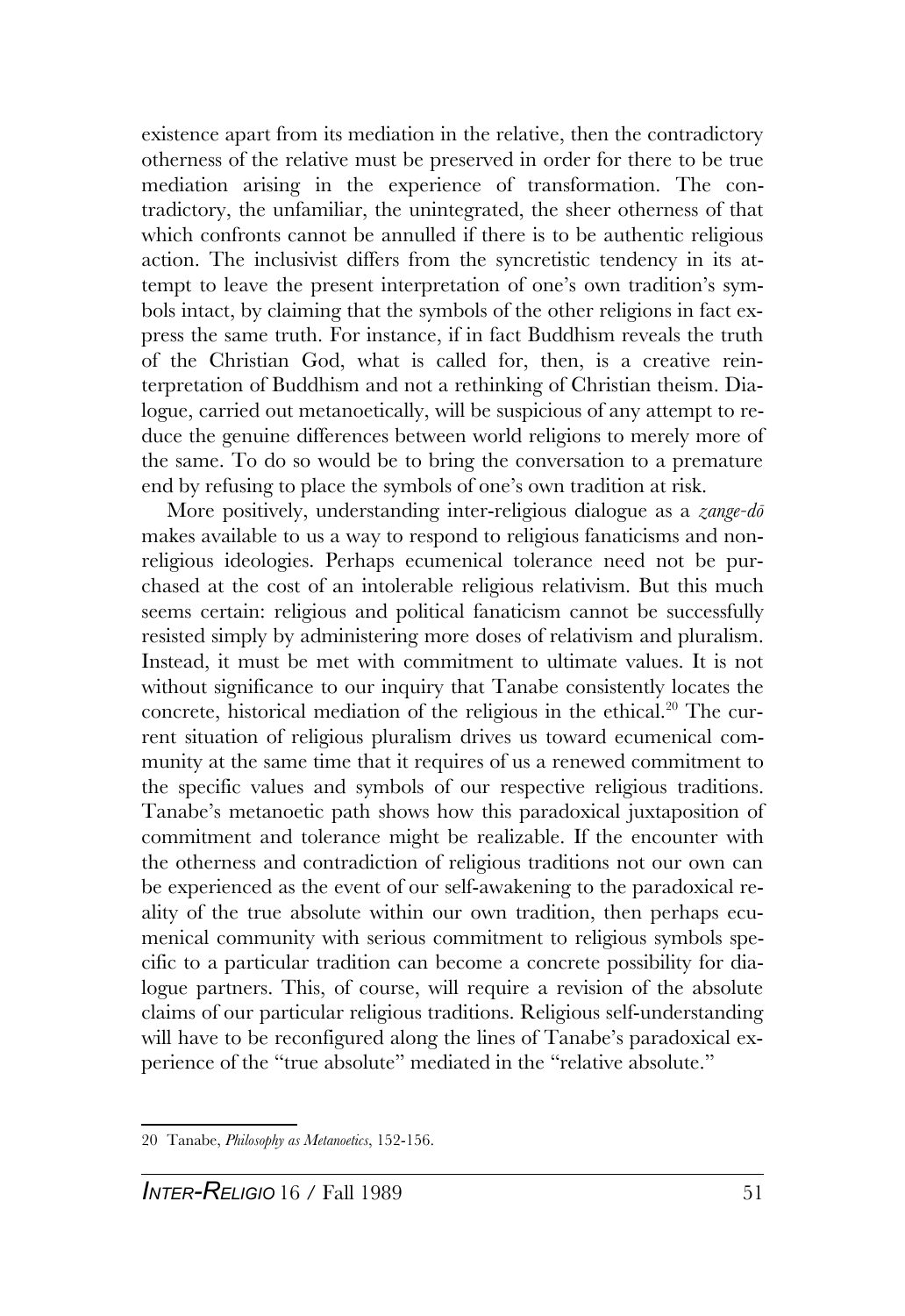To look to Tanabe's metanoetics as a model for creative encounter between religious universalities today is to recognize dialogue as a form of praxis arising through the experience of existential transformation by Other-power. This would suggest that dialogue is not really possible for the fanatic or for the uncommitted.<sup>21</sup> Thought of as praxis, dialogue has two moments. The first moment is that of self-surrender (*zange*) in which the symbol (understood naively as an unmediated absolute) is strategically exposed to its contradiction by other claims to unmediated truth. The second moment is that of affirmation in which the symbol is resurrected as the mediation of the true absolute. To think of dialogue as praxis is not to make this "resurrection" automatic. In Tanabe's view, the "Great Compassion" of Other-power is always experienced as grace. All the same, I believe that it can be thought of as praxis in that the transformation of the relative by Other-power does not arise apart from its mediation by the self-surrender of the relative.<sup>22</sup>

The resurrection of the symbol requires that our appreciation of religious symbols undergo its own metanoia. By clinging to the doctrine of *pratityasamutpãda* as a merely metaphysical position (*drsti*), this religious symbol no longer mediates to the Buddhist the truth of existential release. By believing literally in the kingdom of God coming at the end of time or in a creatio *ex nihilo* at the beginning of time, these religious symbols no longer mediate to the Christian the protological and eschatological meaning of salvation. Tanabe believes that religious doctrines, symbols, texts, etc. become "empty being" in genuine religious action in order to work as a "skillful means" (*upāya*) to salvation.<sup>23</sup> Somewhat similarly, for Tillich the symbol participates in revelation by relativizing itself, because in sacrificing itself (*zange*) it points beyond itself. The unauthentic symbol refuses to die and becomes demonic.<sup>24</sup> Paul Ricoeur's in

<sup>21</sup> While I would exclude the fanatic and the uncommitted as participants in the model of inter-religious dialogue I am developing, it is also true that not all commitment is commitment to a specific religious tradition or religion as such necessarily. Christian theologians and their non-Christian counterparts have no monopoly on the interpretation of religious symbols. The danger and risk of authentic inter-religious dialogue are often enhanced by the contributions of non-religious but existentially committed participants.

<sup>22</sup> Tanabe expresses the meaning of metanoetics as praxis in his reliance on the Pure Land Buddhist doctrine, *tariki-soku-jiriki*  $\mathcal{U} \oplus \mathcal{I} \oplus \mathcal{I}$ . In this respect, metanoetics is both a religious path to be practiced (*jiriki*) and a grace (*tariki*).

<sup>23</sup> Tanabe, *Philosophy as Metanoetics*, 22, 41-2.

<sup>24</sup> Paul Tillich, *Systematic Theology*, Vol. I, 238-39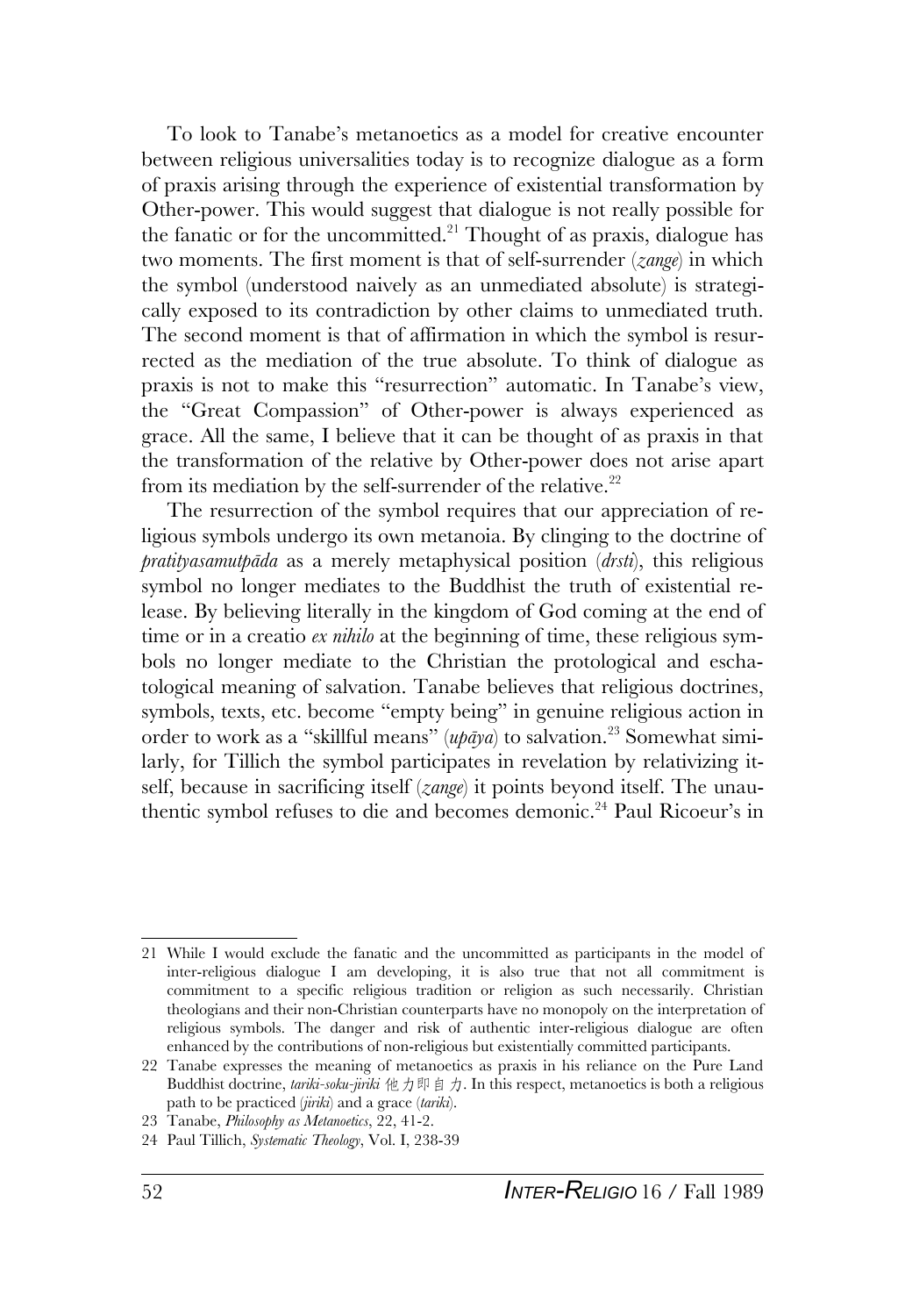vestigations into metaphor theory also bear certain affinities with Tanabe. He explains the rhetorical functioning of tensive metaphors in terms of the self-destruction of the literal meaning in order for there to be a disclosure of a "surplus meaning."<sup>25</sup> To what degree, we might ask, does Ricoeur's sense of a "second naivete" correspond to Tanabe's views of the transcendence of the noetic by the metanoetic in which relative being is resurrected from its self-negation in order to function as *upãya*? To what extent does the meaning of the cross lead Christian believers to the silence of the Buddha?

Finally, Tanabe takes pains to speak of the transformative action of Other-power as a "manifestation" and as an event in history. This too is helpful in coming to terms with the meaning of the contemporary encounter between religions. Might the manifestation of which Tanabe writes herald a step in the direction of a common history, a common humanity, a common religion? On this question, caution seems most appropriate. As noted above, Tanabe's notion of mediation, if correctly employed, will alert us to the dangers of a premature syncretism of religious outlooks. Participants in inter-religious dialogue are well advised to be as attentive to the meanings which separate religious traditions as they are to those meanings which they share. Tanabe has helped me appreciate that it is the unrelenting "otherness" of Buddhism which instructs and indeed transforms my Christianity. Without this appreciation of "otherness," the vitality of the Buddhist heritage becomes merely "more of the same" vis-à-vis my Christian belief. Still, it is a peculiar sign of our times that, because of the creative encounter between religions in dialogue, some Buddhists and Christians feel a solidarity with their dialogue partners that they do not share with their co-religionists. Instead of premature talk of a new religion, Tanabe's metanoetic standpoint seems to suggest that we look to where creative individuals are "breaking through" to a new awareness of the mutual service that religions render to one another. Increasingly, because of the "paradoxical universality" of Christianity, Christians must realize the importance of Buddhism for discerning the future of their tradition in the century to come. Likewise, some committed Buddhists have come to look gratefully on Christianity as the "skillful means" (*upãya*) for realizing their own salvation in the religiously pluralistic situation in which they find themselves today. Herein lies the existential and religious basis for authentic dialogue and encounter in depth.

<sup>25</sup> Paul Ricoeur, *Interpretation Theory: Discourse and the Surplus of Meaning* (Fort Worth: Texas Christian University Press, 1976), 45-69.